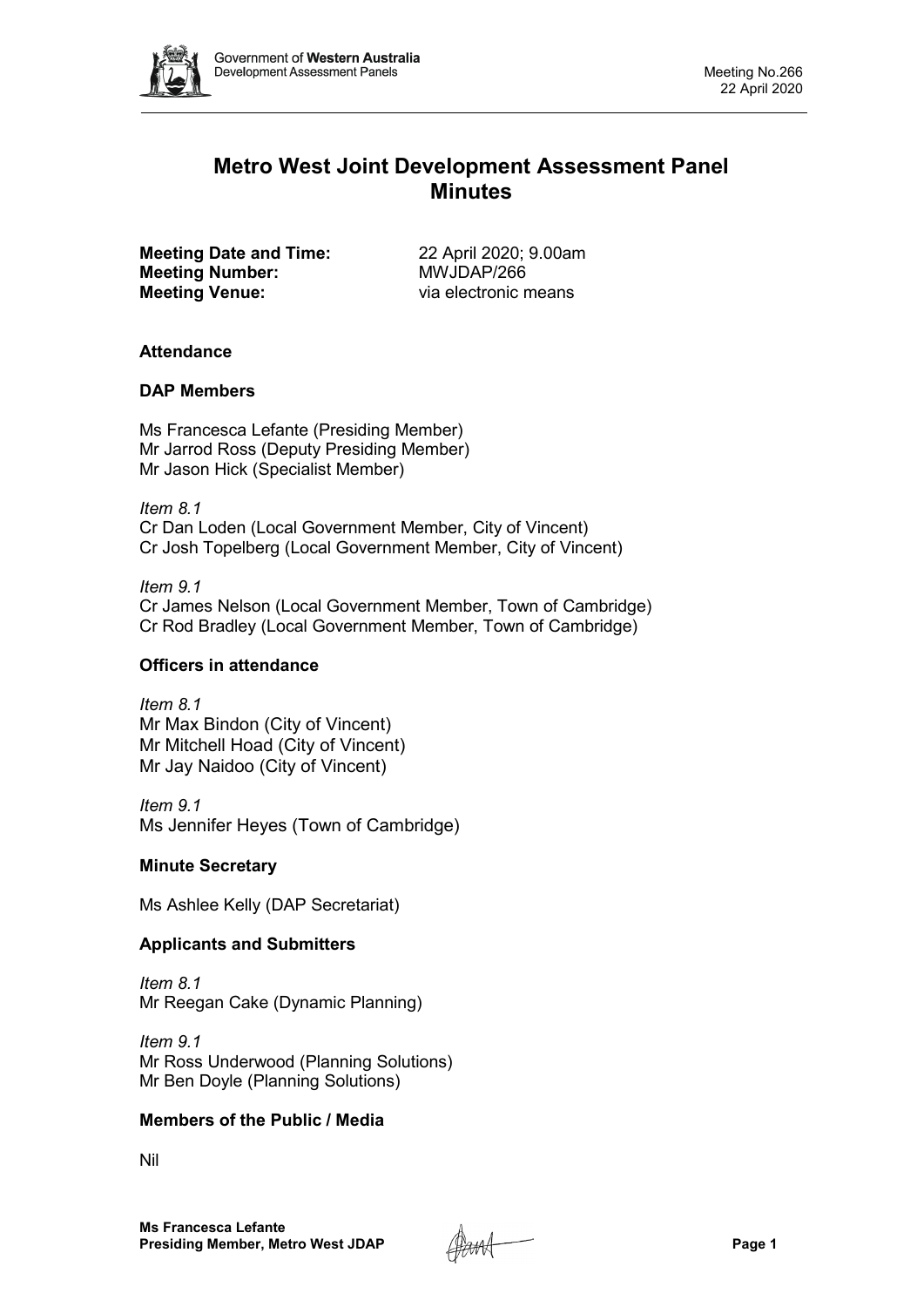

# **1. Declaration of Opening**

The Presiding Member declared the meeting open at 9.07am on 22 April 2020 and acknowledged the traditional owners and pay respect to Elders past and present of the land on which the meeting was being held.

The Presiding Member announced the meeting would be run in accordance with the DAP Standing Orders 2017 under the *Planning and Development (Development Assessment Panels) Regulations 2011*.

The Presiding Member advised that in accordance with Section 5.16 of the DAP Standing Orders 2017 which states *'A person must not use any electronic, visual or audio recording device or instrument to record the proceedings of the DAP meeting unless the Presiding Member has given permission to do so.',* the meeting would not be recorded.

In response to the COVID-19 situation, this meeting was convened via teleconference. Members were reminded to announce their name and title prior to speaking.

# **2. Apologies**

Cr Andres Timmermanis (Local Government Member, Town of Cambridge)

## **3. Members on Leave of Absence**

Nil

## **4. Noting of Minutes**

DAP members noted that signed minutes of previous meetings are available on the [DAP website.](https://www.dplh.wa.gov.au/about/development-assessment-panels/daps-agendas-and-minutes)

## **5. Declaration of Due Consideration**

All members declared that they had duly considered the documents.

## **6. Disclosure of Interests**

Nil

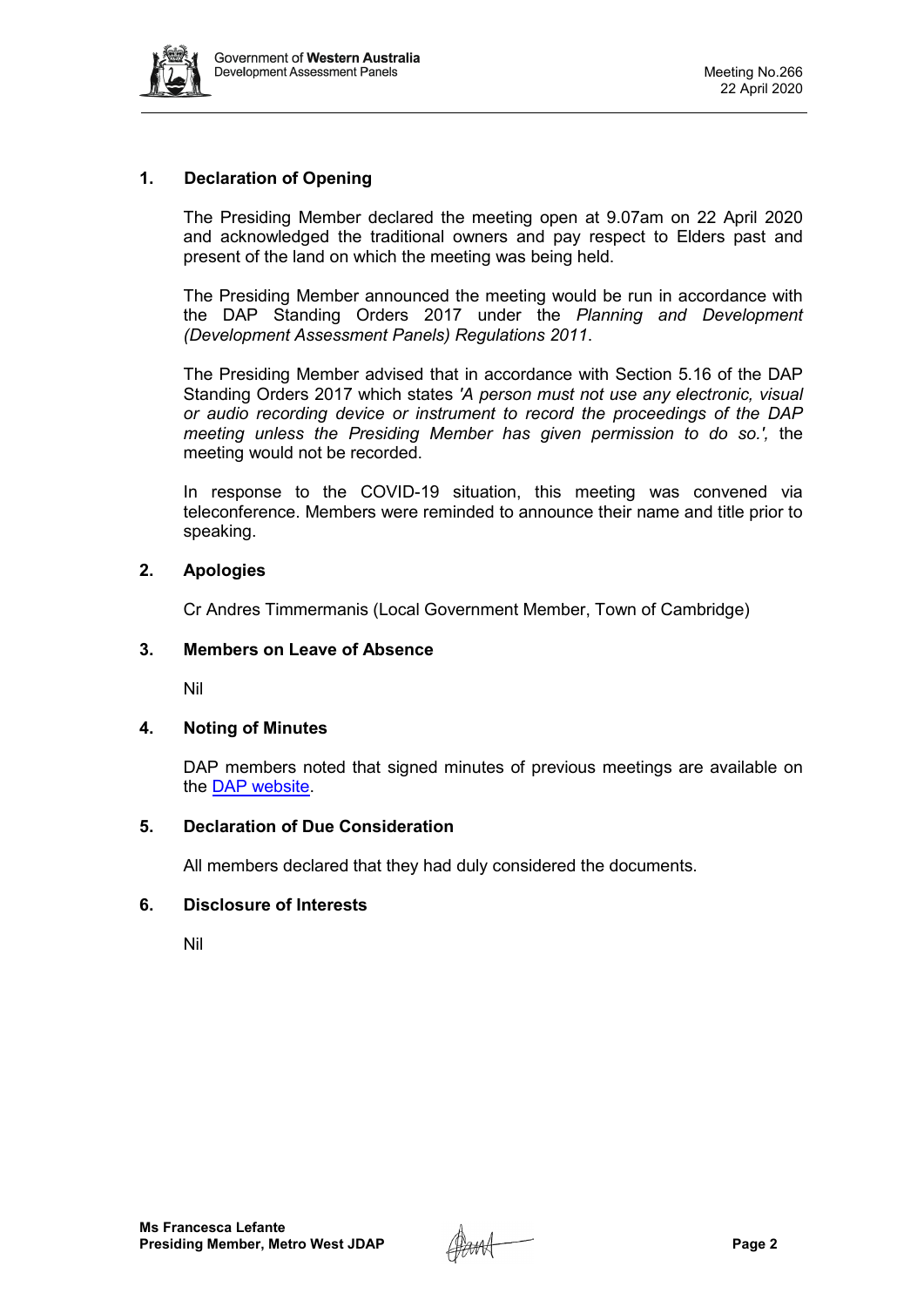

# **7. Deputations and Presentations**

- **7.1** Mr Reegan Cake (Dynamic Planning) addressed the DAP in support of the application at Item 8.1 and responded to questions from the panel.
- **7.2** The City of Vincent Officers addressed the DAP in relation to the application at Item 8.1 and responded to questions from the panel.

# *The presentation at Item 7.1 – 7.2 was heard prior to the application at Item 9.1.*

- **7.3** Mr Ross Underwood (Planning Solutions) addressed the DAP in support the application at Item 9.1 and responded to the questions from the panel.
- **7.4** The Town of Cambridge Officers addressed the DAP in relation to the application at Item 9.1 and responded to questions from the panel.

## *The presentations at Items 7.3 - 7.4 were heard prior to the application at Item 9.1.*

## **PROCEDURAL MOTION**

**Moved by:** Ms Francesca Lefante **Seconded by:** Cr Josh Topelberg

That the application at Item 9.1 be heard prior to the application at Item 8.1.

# **The Procedural Motion was put and CARRIED UNANIMOUSLY**

**REASON:** To facilitate a request from the Town of Cambridge to have the Form 2 dealt with first.

## **8. Form 1 – Responsible Authority Reports – DAP Application**

| 8.1 Property Location:          | Nos. 77-83 (Lots 456 and 17) Scarborough |
|---------------------------------|------------------------------------------|
|                                 | Beach Road, Mount Hawthorn               |
| <b>Development Description:</b> | <b>Proposed Childcare Premises</b>       |
| Applicant:                      | <b>Dynamic Planning and Developments</b> |
| Owner:                          | <b>Colaust Pty Ltd</b>                   |
| Responsible Authority:          | City of Vincent                          |
| DAP File No:                    | DAP/19/01674                             |
|                                 |                                          |

## **REPORT RECOMMENDATION**

**Moved by:** Cr Josh Topelberg **Seconded by:** Cr Dan Loden

**Approve** DAP Application reference DAP/19/01674 and accompanying plans referenced as drawings S01 rev6, S02 rev6, S03 rev6, S04 rev4, S05 rev3 and landscape plans Revision F dated 27/03/2020 in accordance with Clause 68 of Schedule 2 (Deemed Provisions) of the *Planning and Development (Local Planning Schemes) Regulations 2015* and the provisions of the City of Vincent Local Planning Scheme No. 2, and pursuant to Clause 24(1) and 26 of the Metropolitan Region Scheme, subject to the following conditions:

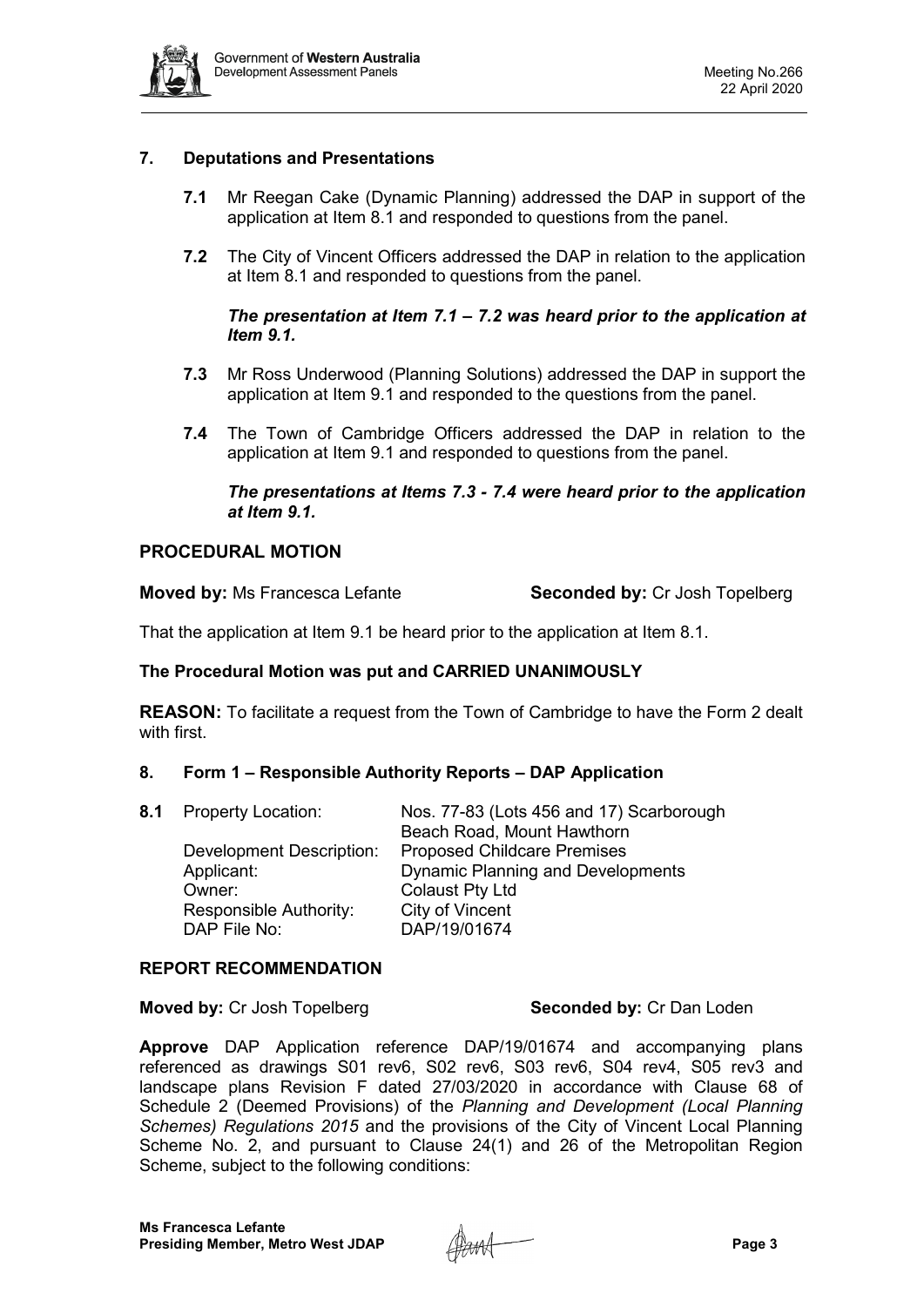

# **Conditions:**

## 1. Amalgamation

Prior to the lodgement of a Building Permit application for the proposed development, Lots 456 and 17 ('the lots') are to be amalgamated into a single lot on a Certificate of Title; or alternatively, the owner entering into a legal agreement with the City and secured by an absolute caveat lodged over the certificates of title to the lots requiring the amalgamation to be completed within twelve months of the issue of a Building Permit for the proposed works.

# 2. Use

2.1 The Child Care Premises subject to this approval shall be used for the following purpose, as defined by the City of Vincent Local Planning Scheme No. 2:

*Child Care Premises means a premises where-*

- *an education and care service as defined in the Education and Care Services National Law (Western Australia) section 5(1), other than a family day care service as defined in that section, is provided; or*
- *a child care service as defined in the Child Care Services Act 2007 section 4 is provided;*
- 2.2 The Child Care Premises is limited to a maximum number of 91 persons at any one time;
- 2.3 The Child Care Premises shall be limited to the following hours of operation:
	- Monday to Friday 7:00am to 7:00pm; and
	- Saturday 7:00am to 6:00pm
- 3. Glazing

Glazing and/or tinting shall be a minimum of 70 percent visually permeable to provide unobscured visibility. Darkened, obscured, mirrored or tinted glass or other similar materials as considered by the City is prohibited.

## 4. Public Art

- 4.1 In accordance with City of Vincent Policy No. 7.5.13 Percent for Art the application is required to make a public art contribution of \$20,150.00 being one percent of the \$2,015,000 million value of the development. In order to comply with the Policy, the owner or applicant, on behalf of the owner shall submit a statutory declaration prior to the lodgement of a Building Permit stipulating the choice of:
	- Option 1: Owner/Applicant chooses to co-ordinate the Public Art project themselves or by engaging an art consultant; or
	- Option 2: Owner/Applicant chooses to pay cash-in-lieu. Owner/Applicants who choose Option 2 will receive a 15% discount on the Percent for Art contribution.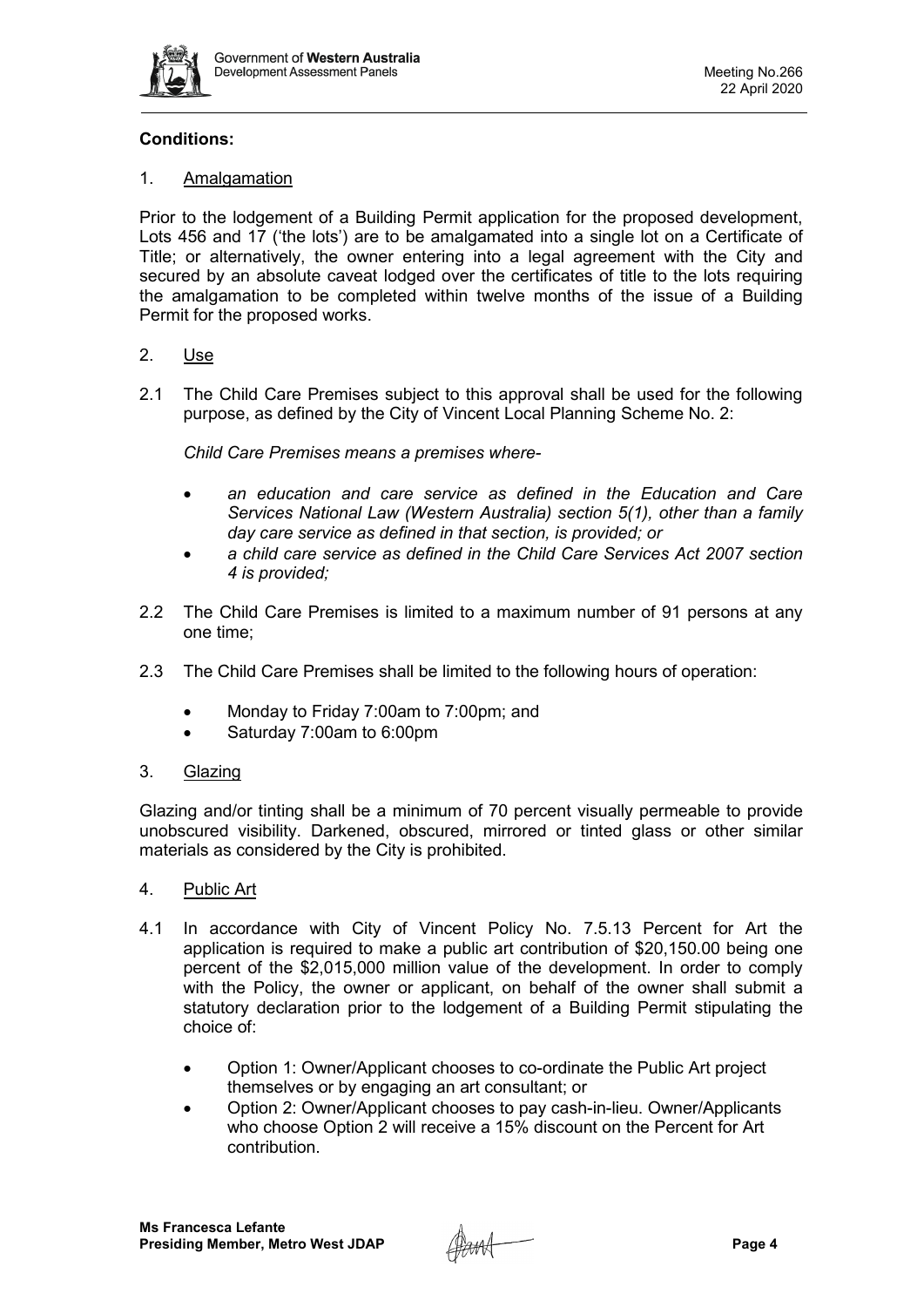

- 4.2 The owner, or the applicant on behalf of the owner, shall comply with the City of Vincent Policy No. 7.5.13 Percent for Public Art in conjunction with the above chosen option:
	- Option 1 –

prior to the issue of a Building Permit for the development, obtain approval for the Public Art Project and associated Artist; and prior to the first occupation of the development, install the approved public art project, and thereafter maintain the art work; or

• Option 2 – prior to the issue of an Occupancy Permit pay the above cash-in-lieu contribution amount.

# 5. Vehicle Sight Lines

No solid walls, letterboxes or fences above 0.75 metres in height, unless provided visually permeable as defined in the Residential Design Codes of WA, to be constructed within 1.5 metres of where:

- walls, letterboxes or fences adjoin vehicular access points to the site and the vehicular access point of 75 Scarborough Beach Road; or
- a driveway meets a public street or right-of-way; or
- two streets intersect.

# 6. Wheel Stops

Wheel stops or semi mountable kerbing shall be provided for car parking bays adjacent to the childcare premises in accordance with AS2890.1 clause 2.4.5.4, to the satisfaction of the City prior to occupation or use of the development.

# 7. Traffic Island Replacement

The traffic island that conflicts with the Scarborough Beach Road vehicle access shall be removed and reconstructed to the east of the existing traffic island to the City's specifications and satisfaction, at the expense of the owner prior to occupation or use of the development.

# 8. Parking Management Plan

Prior to occupation or use of the development, a Parking Management Plan shall be submitted to and approved by the City. The Parking Management Plan is to include, but not limited to, addressing the following:

• Allocation of staff and time restricted car parking bays, including associated signage and line markings, to the specifications of the City.

The approved Parking Management Plan shall be implemented, and the development shall be carried out in accordance with the approved Parking Management Plan and approved plans, to the satisfaction of the City at the expense of the owners/occupiers.

# 9. Removal of Redundant Crossover

Prior to the first occupation or use of the development, redundant or "blind" crossovers shall be removed and the verge and kerb made good to the satisfaction of the City, at the applicant/owner's full expense.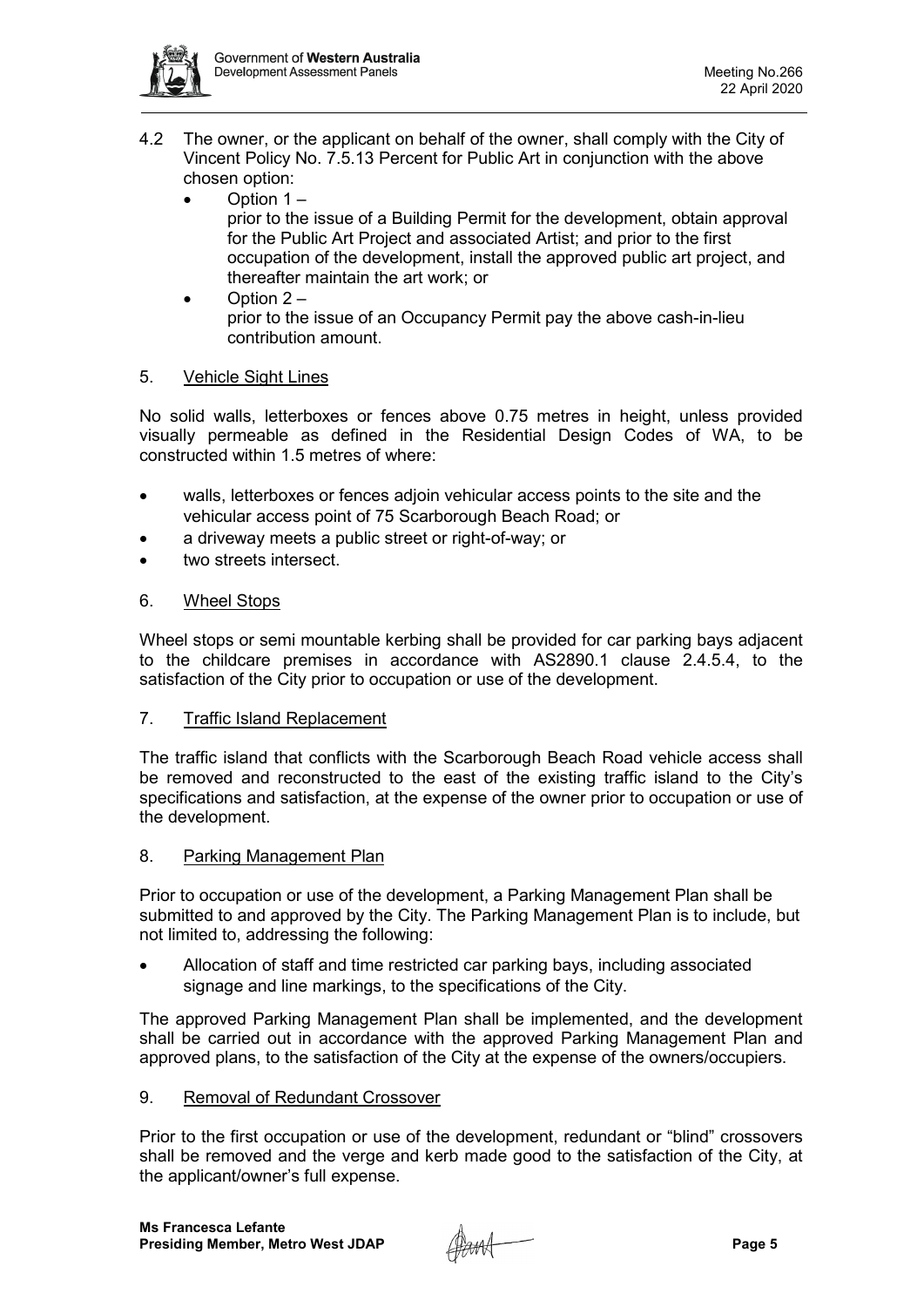

## 10. Right-of-Way Widening

- 10.1 A 0.5 metre wide right-of-way widening is to be provided, constructed and drained to the specifications of the City of Vincent at the landowner/applicant cost along the south western Imbros Lane boundary of the subject land (refer advice note 6). The right-of-way is to be accurately illustrated on any future Deposited Plan or Survey-strata plan and vested in the Crown under Section 152 of the *Planning and Development Act 2005*, such land to be ceded free of cost and without any payment of compensation by the Crown prior to first occupation of the development.
- 10.2 Prior to the first occupation of the development, the full length and width of the adjacent right-of-way boundary of the development Lots 17 and 456, shall be sealed and drained in accordance with the City's specification, at the full cost of the developer.
- 10.3 The eave encroachment into the 0.5m wide right-of-way widening area shall not be more than 230mm in accordance with the City of Vincent Policy No: 7.4.9 Encroachments Over Crown Lands.
- 11. Car Parking, Access and Bicycle Facilities
- 11.1 Prior to the commencement of the approved use a total of 19 car parking bays and related access ways as shown on the approved plans shall be constructed and thereafter maintained in accordance with Australian Standard AS2890.1.
- 11.2 A minimum of four (4) short-term bicycle bays shall be provided within the development. The bicycle bay shall be designed in accordance with AS2890.3 and installed prior to occupation to the satisfaction of the City.

## 12. Schedule of External Finishes

Prior to the lodgement of a Building Permit a detailed schedule of external finishes (including materials, colour schemes and details) shall be submitted to and approved by the City. The development shall be finished in accordance with the approved schedule prior to the use or occupation of the development.

## 13. Acoustic Report

All recommended measures in the updated acoustic report prepared by Herring Storer Acoustics dated 14 February 2020 shall be undertaken in accordance with the report to the City's satisfaction, prior to the occupation or use of the development and maintained thereafter to the satisfaction of the City at the expense of the owners/occupiers.

## 14. Landscape and Reticulation Plan

- 14.1 A detailed landscape and reticulation plan for the adjoining road verge, to the satisfaction of the City, shall be lodged with and approved by the City prior to commencement of the development. The plan shall be drawn to a scale of 1:100 (or other reasonable scale as determined by the City) and show the following:
	- The location and type of existing and proposed trees and plants;
	- Areas to be irrigated or reticulated;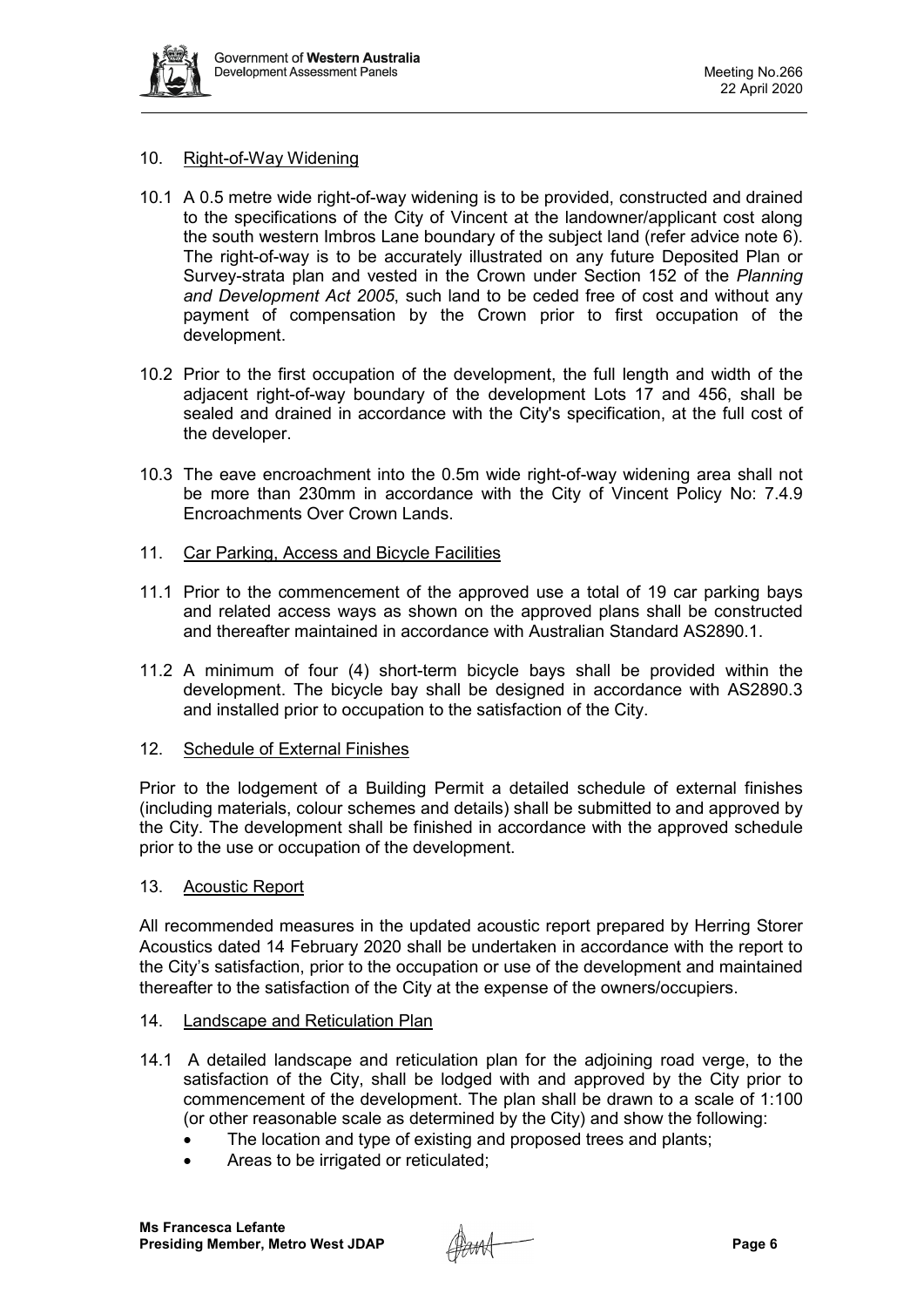

- The provision of two new trees of 200 litres pot size each within the verge of Scarborough Beach Road adjoining the development site; and
- The tree and plant species are to be in accordance with the City's recommended tree species list.
- 14.2 All works shown in the approved landscape plan shall be undertaken in accordance with the approved plans to the City's satisfaction, prior to occupancy or use of the development and maintained thereafter to the satisfaction of the City at the expense of the owners/occupiers.

## 15. Verge Trees

With exception of the two verge trees which conflict with the vehicle access on Scarborough Beach Road, verge trees shall not be removed without prior written approval of the City. The verge trees shall be retained and protected from damage including unauthorised pruning to the satisfaction of the City.

## 16. External Fixtures

All external fixtures and building plant, including air conditioning units, piping, ducting and water tanks, shall be located so as to minimise any visual and noise impact on surrounding landowners, and screened from view from the street, and surrounding properties to the satisfaction of the City.

## 17. Stormwater

Stormwater from all roofed and paved areas shall be collected and contained on site. Stormwater must not affect or be allowed to flow onto or into any other property or road reserve

## 18. Construction Management Plan

A Construction Management Plan that details how the construction of the development will be managed to minimise the impact on the surrounding area shall be lodged with and approved by the City prior to the commencement of the development (including demolition and/or forward works). The Construction Management Plan is required to address the following concerns that relate to any works to take place on the site:

- Public safety, amenity and site security;
- Contact details of essential site personnel;
- Construction operating hours;
- Noise control and vibration management;
- Dilapidation Reports of nearby properties;
- Air, sand and dust management;
- Stormwater and sediment control;
- Soil excavation method:
- Waste management and materials re-use;
- Traffic and access management;
- Parking arrangements for contractors and subcontractors; and
- Consultation plan with nearby properties.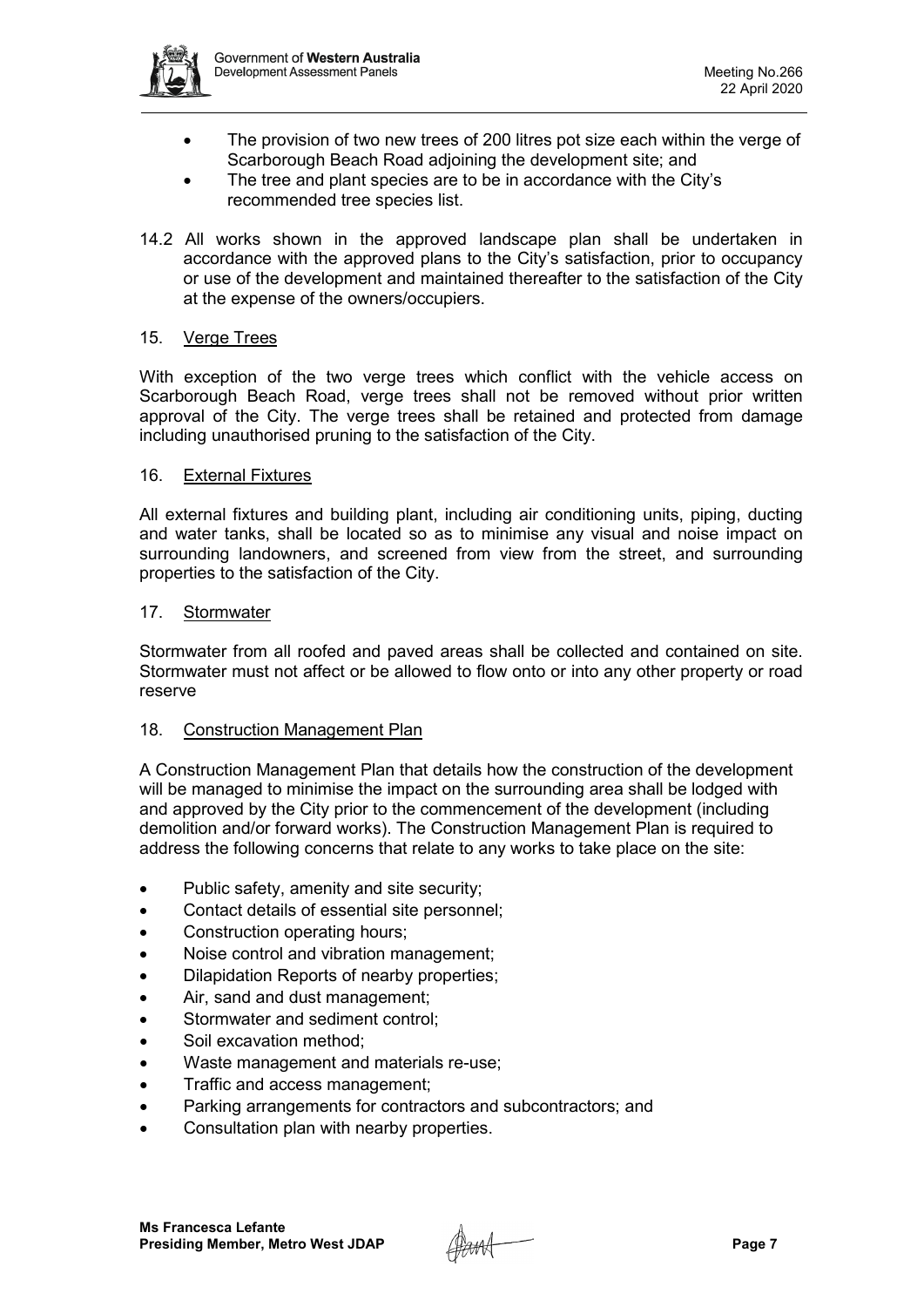

## 19. Waste Management Plan

A revised Waste Management Plan shall be provided prior to occupation of the development specifying waste receptacle collection hours. The revised Waste Management Plan shall be implemented to the City's satisfaction, prior to occupation or use of the development.

## 20. Signage

All signage is to be in strict accordance with the City of Vincent Policy No. 7.5.2 Signs and Advertising, unless further development approval is obtained.

## 21. General

This decision constitutes development approval only and is valid for a period of four years from the date of approval. If the subject development is not substantially commenced within the four year period, the approval shall lapse and be of no further effect.

## **Advice Notes**

- 1. All new crossovers to lots are subject to a separate application to be approved by the City. All new crossovers shall be constructed in accordance with the City's standard crossover specifications.
- 2. The movement of all path users, with or without disabilities, within the road reserve, shall not be impeded in any way during the course of the building works. This area shall be maintained in a safe and trafficable condition and a continuous path of travel (minimum width 1.5 metres) shall be maintained for all users at all times during construction works. Permits are required for placement of any materials within the road reserve.
- 3. An Infrastructure Protection Bond together with a non-refundable inspection fee of \$100 shall be lodged with the City by the applicant, prior to the commencement of works, and will be held until all building/development works have been completed and any disturbance of, or damage to the City's infrastructure, including verge trees, has been repaired/reinstated to the satisfaction of the City. An application for the refund of the bond shall be made in writing. The bond is non-transferable. The bond value will be confirmed upon submission of a Building Permit.
- 4. All pedestrian access and vehicle driveway/crossover levels shall match into existing verge, footpath and right of way levels to the satisfaction of the City.
- 5. With respect to stormwater, no further consideration shall be given to the disposal of stormwater 'off-site' without the submission of a geotechnical report from a qualified consultant. Should the approval to dispose of stormwater 'off-site' be subsequently provided, detailed design drainage plans and associated calculations for the proposed stormwater disposal shall be lodged together with the building permit application working drawings.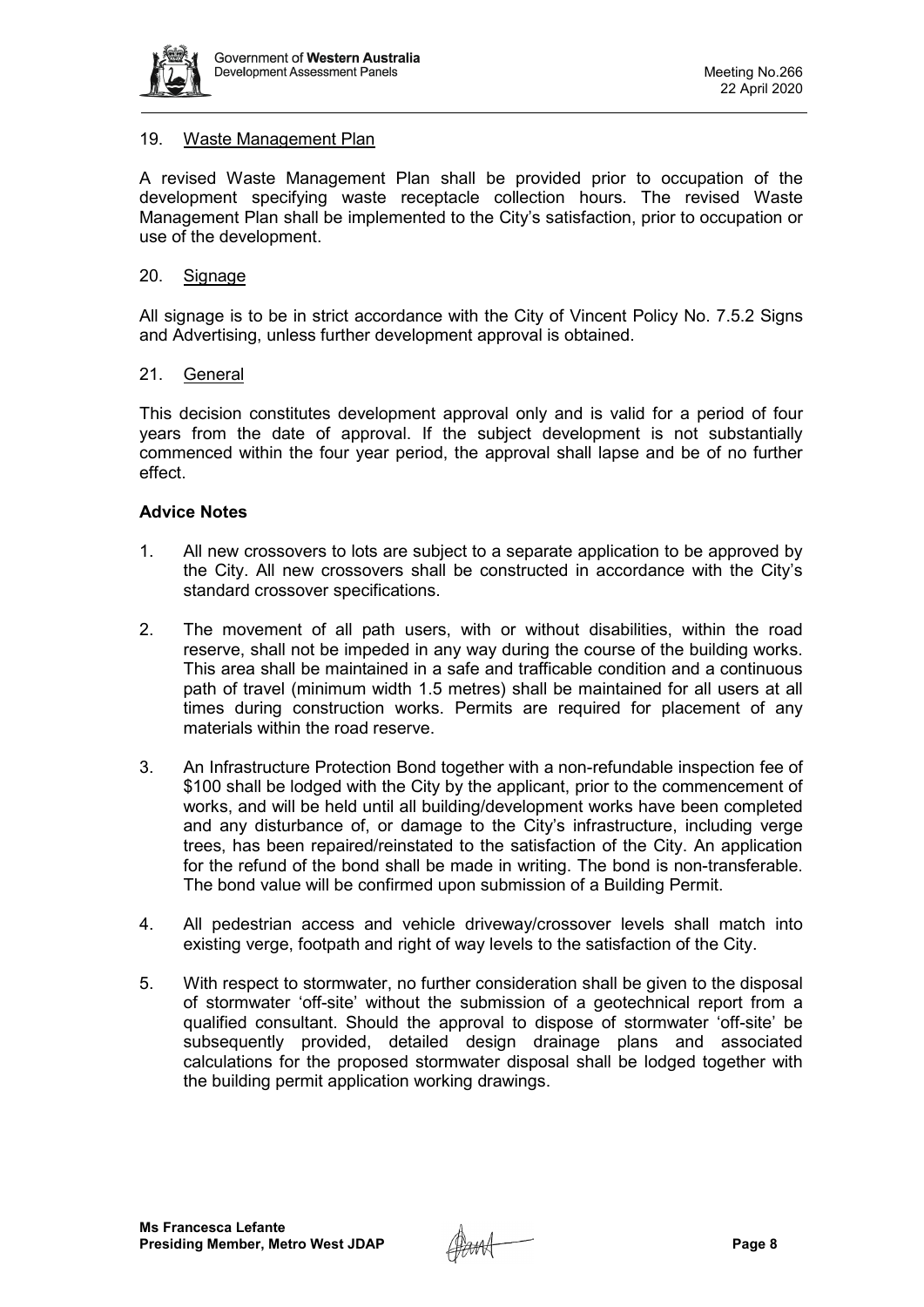

- 6. In reference to Condition 5, visually permeable is defined as "*in reference to a*  wall, gate, door or fence that the vertical surface has continuous vertical or *horizontal gaps of 50mm or greater width occupying not less than one third of the total surface area; continuous vertical or horizontal gaps less than 50mm in width, occupying at least one half of the total surface area in aggregate; or a surface offering equal or lesser obstruction to view; as viewed directly from the street*".
- 7. In reference to Condition 10, ceding of the Right-of-Way widening will be required at the time of amalgamation of Lots 17 and 456.
- 8. Should waste collection by the City be required instead of a private waste collection, the bin store area is required to be modified to the specifications and satisfaction of the City.
- 9. The applicant is required to submit a Food Business Notification/Registration form together with a food safety program for verification to Health Services in accordance with the *Food Act 2008,* Food Safety Standard 3.2.1 – *Food safety programs* and Food Safety Standard 3.3.1 – *Food service for vulnerable populations*. Detailed floor plans will be required to be submitted for assessment and approval at the Building Permit stage. For a copy of the registration application please visit [https://www.vincent.wa.gov.au/business/starting-a-new](https://www.vincent.wa.gov.au/business/starting-a-new-business/food-business.aspx)[business/food-business.aspx](https://www.vincent.wa.gov.au/business/starting-a-new-business/food-business.aspx) or for more information please speak to an Environmental Health Officer on 9273 6000.
- 10. The kitchen shall be designed in compliance with the FSANZ Food Safety Standards Chapter 3 and AS 4674-2004 '*Design, construction and fit-out of food premises'*, including the provision of a bin store.
- 11. All mechanical devices/installations (i.e. roller doors, air conditioners, exhaust outlets, pool pumps, compressors etc), to be located in a position that will not result in the emission of unreasonable noise, in accordance with the *Environmental Protection Act 1986* and *Environmental Protection (Noise) Regulations 1997*.
- 12. If the applicant or owner is aggrieved by this determination there is a right of review by the State Administrative Tribunal in accordance with the Planning and Development Act 2005, Part 14. An application must be made within 28 days of the determination.

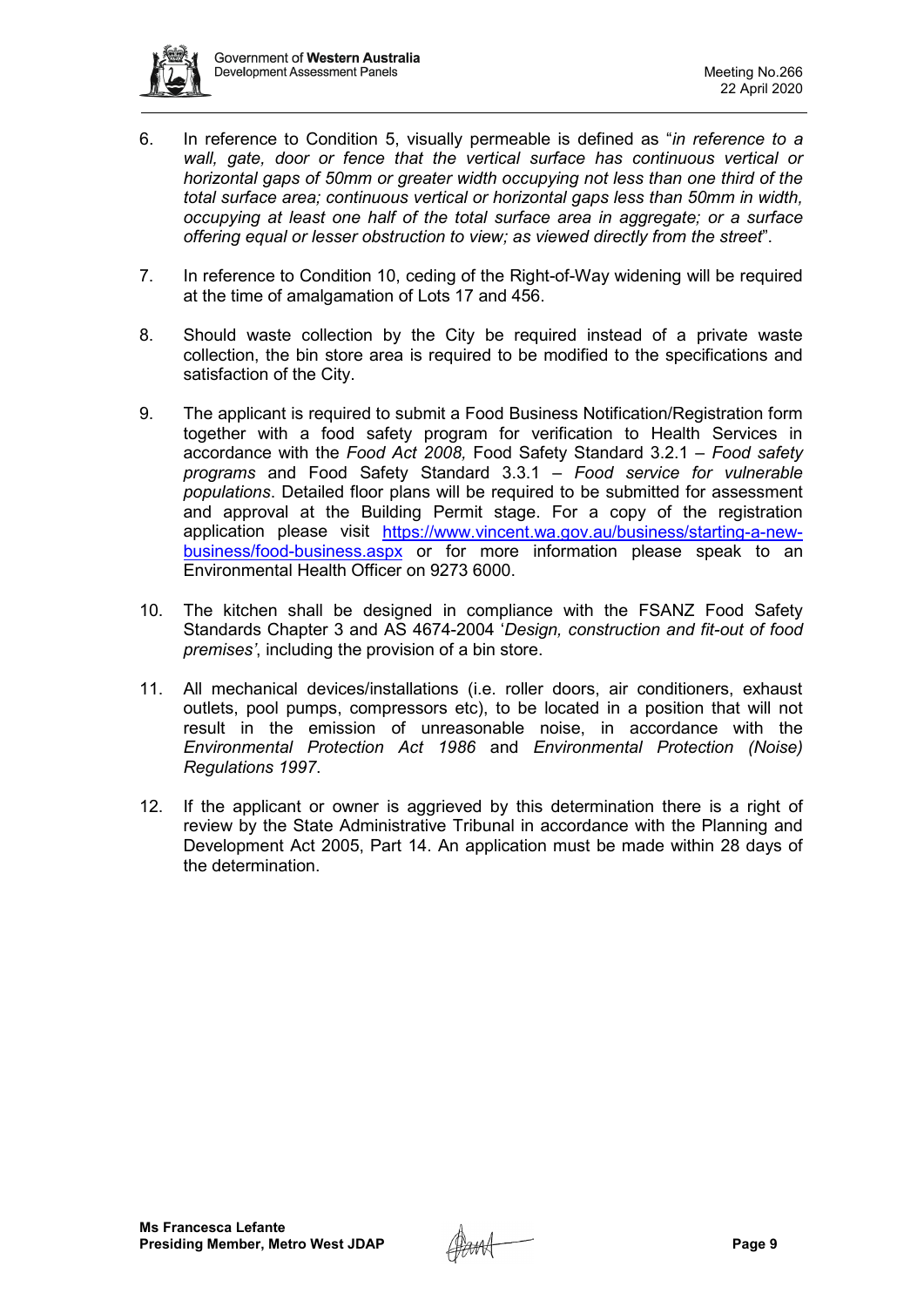

# **AMENDING MOTION 1**

**Moved by:** Cr Dan Loden **Seconded by:** Mr Jarrod Ross

That Condition 14.1 be amended to read as follows:

*A detailed landscape and reticulation plan for the adjoining road verge, to the satisfaction of the City, shall be lodged with and approved by the City prior to commencement of the development. The plan shall be drawn to a scale of 1:100 (or other reasonable scale as determined by the City) and show the following:*

- *The location and type of existing and proposed trees and plants;*
- *Areas to be irrigated or reticulated;*
- *The provision of two four new Sapium sebiferum ('Chinese Tallow') trees of 200 litres pot size each within the verge of Scarborough Beach Road and the adjacent traffic island in the road reserve. Three of these trees are to be of at least 200 litres pot size each located in the verge adjoining the development site and one of these trees is to be of at least 100 litres pot size located within the adjacent traffic island; and*
- *The tree and plant species are to be in accordance with the City's recommended tree species list.*

## **The Amending Motion was put and CARRIED (4/1).**

| For:     | Mr Jarrod Ross       |
|----------|----------------------|
|          | Mr Jason Hick        |
|          | Cr Josh Topelberg    |
|          | Cr Dan Loden         |
| Against: | Ms Francesca Lefante |

**REASON:** The provision of additional trees can be accommodated in the traffic island and road verge to improve the streetscape.

# **AMENDING MOTION 2**

**Moved by:** Cr Dan Loden **Seconded by:** Ms Francesca Lefante

That a new Advice Note 13 be added to read as follows:

*In relation to Condition 21, a further two years has been added to the date by which the development shall be substantially commenced, pursuant to Clause 4.2 of the Notice of Exemption from Planning Requirements During State of Emergency signed by the Minister for Planning on 8 April 2020.*

# **The Amending Motion was put and was put and CARRIED UNANIMOUSLY**

**REASON:** To provide sufficient timeframe to commence development, given the current challenges faced in the Covid-19 to implement development.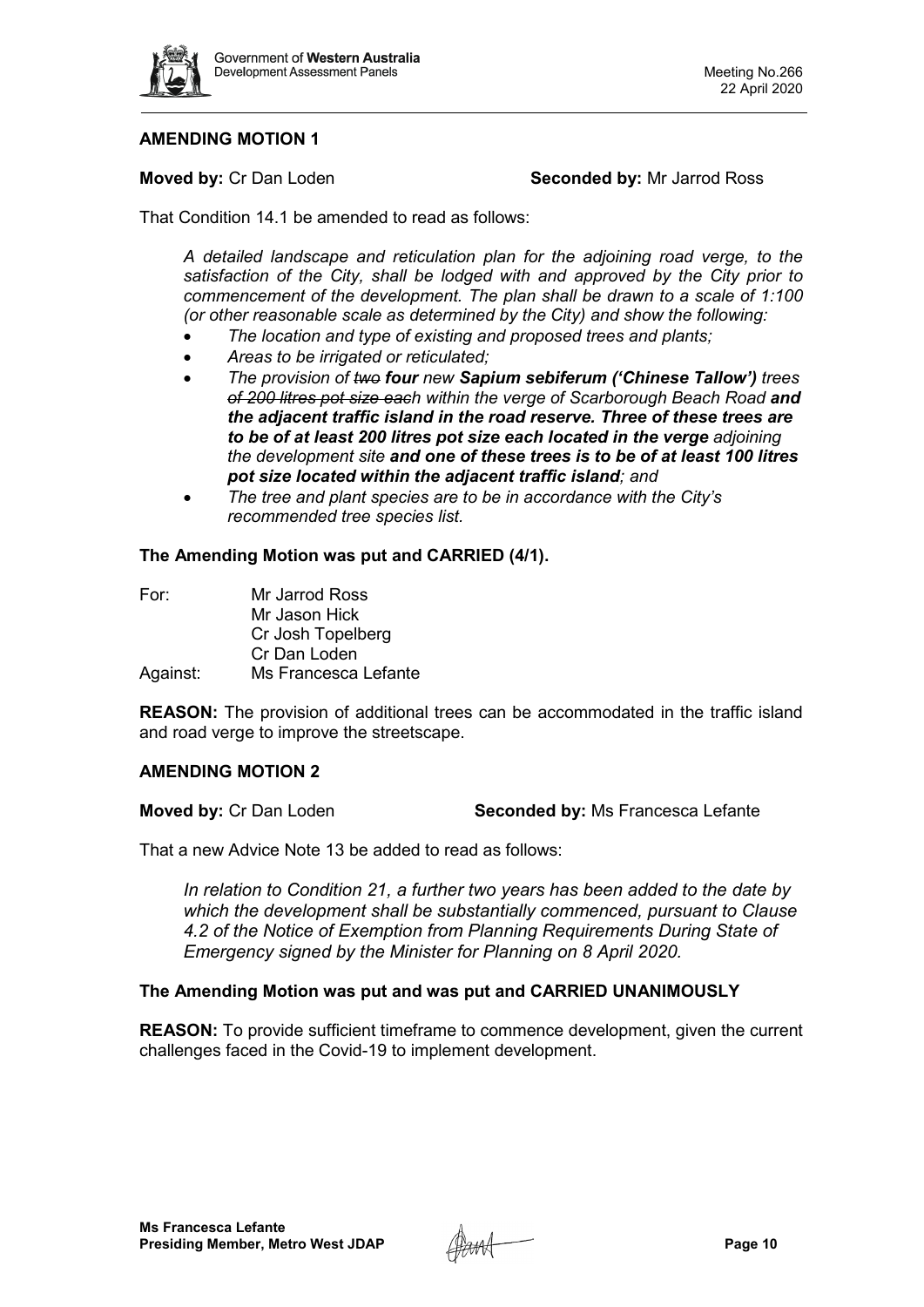

# **REPORT RECOMMENDATION (AS AMENDED)**

**Approve** DAP Application reference DAP/19/01674 and accompanying plans referenced as drawings S01 rev6, S02 rev6, S03 rev6, S04 rev4, S05 rev3 and landscape plans Revision F dated 27/03/2020 in accordance with Clause 68 of Schedule 2 (Deemed Provisions) of the *Planning and Development (Local Planning Schemes) Regulations 2015* and the provisions of the City of Vincent Local Planning Scheme No. 2, and pursuant to Clause 24(1) and 26 of the Metropolitan Region Scheme, subject to the following conditions:

## **Conditions:**

## 1. Amalgamation

Prior to the lodgement of a Building Permit application for the proposed development, Lots 456 and 17 ('the lots') are to be amalgamated into a single lot on a Certificate of Title; or alternatively, the owner entering into a legal agreement with the City and secured by an absolute caveat lodged over the certificates of title to the lots requiring the amalgamation to be completed within twelve months of the issue of a Building Permit for the proposed works.

- 2. Use
- 2.1 The Child Care Premises subject to this approval shall be used for the following purpose, as defined by the City of Vincent Local Planning Scheme No. 2:

*Child Care Premises means a premises where-*

- *an education and care service as defined in the Education and Care Services National Law (Western Australia) section 5(1), other than a family day care service as defined in that section, is provided; or*
- *a child care service as defined in the Child Care Services Act 2007 section 4 is provided;*
- 2.2 The Child Care Premises is limited to a maximum number of 91 persons at any one time;
- 2.3 The Child Care Premises shall be limited to the following hours of operation:
	- Monday to Friday 7:00am to 7:00pm; and
	- Saturday 7:00am to 6:00pm
- 3. Glazing

Glazing and/or tinting shall be a minimum of 70 percent visually permeable to provide unobscured visibility. Darkened, obscured, mirrored or tinted glass or other similar materials as considered by the City is prohibited.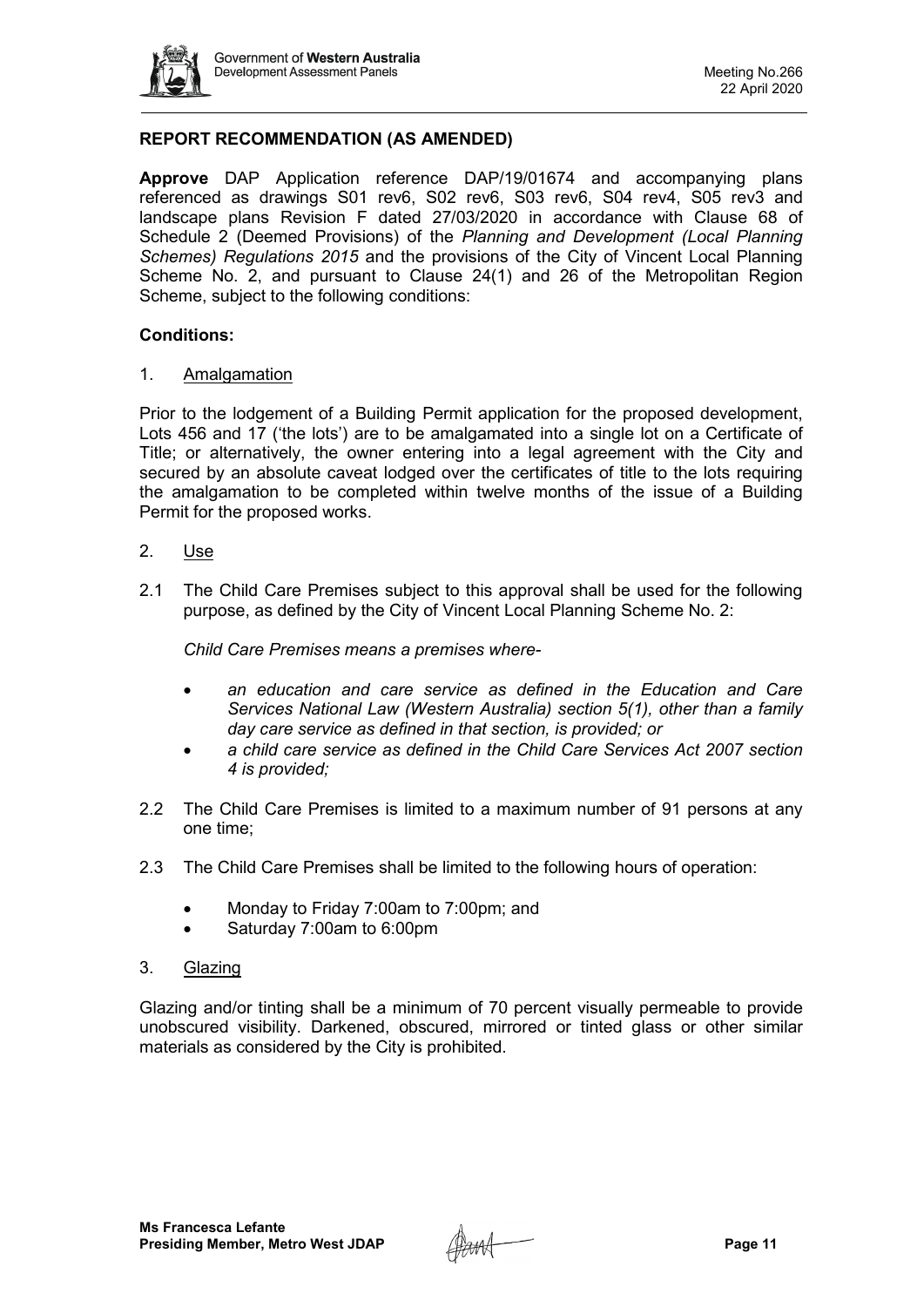

# 4. Public Art

- 4.1 In accordance with City of Vincent Policy No. 7.5.13 Percent for Art the application is required to make a public art contribution of \$20,150.00 being one percent of the \$2,015,000 million value of the development. In order to comply with the Policy, the owner or applicant, on behalf of the owner shall submit a statutory declaration prior to the lodgement of a Building Permit stipulating the choice of:
	- Option 1: Owner/Applicant chooses to co-ordinate the Public Art project themselves or by engaging an art consultant; or
	- Option 2: Owner/Applicant chooses to pay cash-in-lieu. Owner/Applicants who choose Option 2 will receive a 15% discount on the Percent for Art contribution.
- 4.2 The owner, or the applicant on behalf of the owner, shall comply with the City of Vincent Policy No. 7.5.13 Percent for Public Art in conjunction with the above chosen option:
	- $\bullet$  Option 1 –

prior to the issue of a Building Permit for the development, obtain approval for the Public Art Project and associated Artist; and prior to the first occupation of the development, install the approved public art project, and thereafter maintain the art work; or

• Option 2 – prior to the issue of an Occupancy Permit pay the above cash-in-lieu contribution amount.

# 5. Vehicle Sight Lines

No solid walls, letterboxes or fences above 0.75 metres in height, unless provided visually permeable as defined in the Residential Design Codes of WA, to be constructed within 1.5 metres of where:

- walls, letterboxes or fences adioin vehicular access points to the site and the vehicular access point of 75 Scarborough Beach Road; or
- a driveway meets a public street or right-of-way; or
- two streets intersect.

# 6. Wheel Stops

Wheel stops or semi mountable kerbing shall be provided for car parking bays adjacent to the child care premises in accordance with AS2890.1 clause 2.4.5.4, to the satisfaction of the City prior to occupation or use of the development.

# 7. Traffic Island Replacement

The traffic island that conflicts with the Scarborough Beach Road vehicle access shall be removed and reconstructed to the east of the existing traffic island to the City's specifications and satisfaction, at the expense of the owner prior to occupation or use of the development.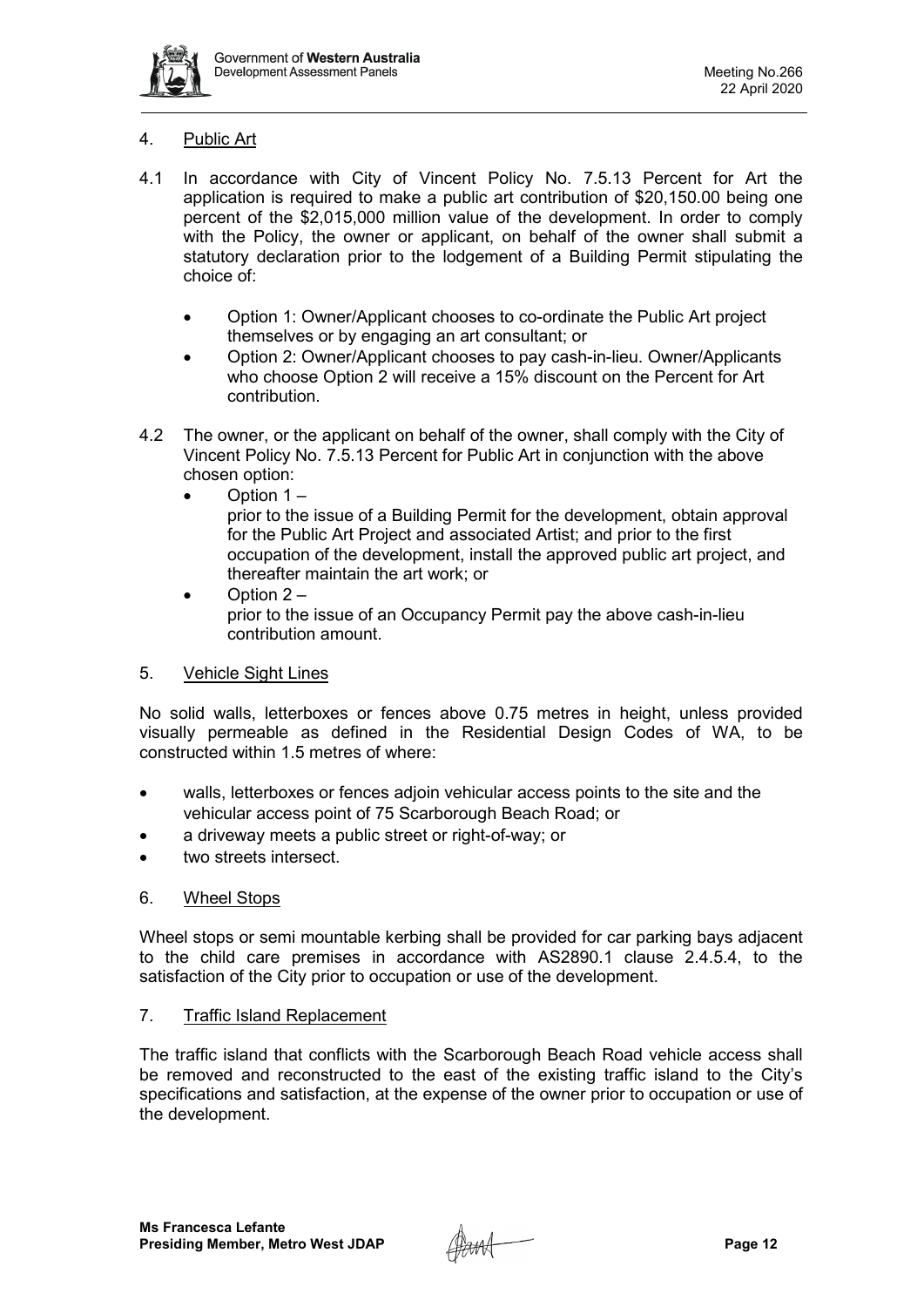

# 8. Parking Management Plan

Prior to occupation or use of the development, a Parking Management Plan shall be submitted to and approved by the City. The Parking Management Plan is to include, but not limited to, addressing the following:

• Allocation of staff and time restricted car parking bays, including associated signage and line markings, to the specifications of the City.

The approved Parking Management Plan shall be implemented, and the development shall be carried out in accordance with the approved Parking Management Plan and approved plans, to the satisfaction of the City at the expense of the owners/occupiers.

## 9. Removal of Redundant Crossover

Prior to the first occupation or use of the development, redundant or "blind" crossovers shall be removed and the verge and kerb made good to the satisfaction of the City, at the applicant/owner's full expense.

## 10. Right-of-Way Widening

- 10.1 A 0.5 metre wide right-of-way widening is to be provided, constructed and drained to the specifications of the City of Vincent at the landowner/applicant cost along the south western Imbros Lane boundary of the subject land (refer advice note 6). The right-of-way is to be accurately illustrated on any future Deposited Plan or Survey-strata plan and vested in the Crown under Section 152 of the *Planning and Development Act 2005*, such land to be ceded free of cost and without any payment of compensation by the Crown prior to first occupation of the development.
- 10.2 Prior to the first occupation of the development, the full length and width of the adjacent right-of-way boundary of the development Lots 17 and 456, shall be sealed and drained in accordance with the City's specification, at the full cost of the developer.
- 10.3 The eave encroachment into the 0.5m wide right-of-way widening area shall not be more than 230mm in accordance with the City of Vincent Policy No: 7.4.9 Encroachments Over Crown Lands.
- 11. Car Parking, Access and Bicycle Facilities
- 11.1 Prior to the commencement of the approved use a total of 19 car parking bays and related access ways as shown on the approved plans shall be constructed and thereafter maintained in accordance with Australian Standard AS2890.1.
- 11.2 A minimum of four (4) short-term bicycle bays shall be provided within the development. The bicycle bay shall be designed in accordance with AS2890.3 and installed prior to occupation to the satisfaction of the City.

## 12. Schedule of External Finishes

Prior to the lodgement of a Building Permit a detailed schedule of external finishes (including materials, colour schemes and details) shall be submitted to and approved by the City. The development shall be finished in accordance with the approved schedule prior to the use or occupation of the development.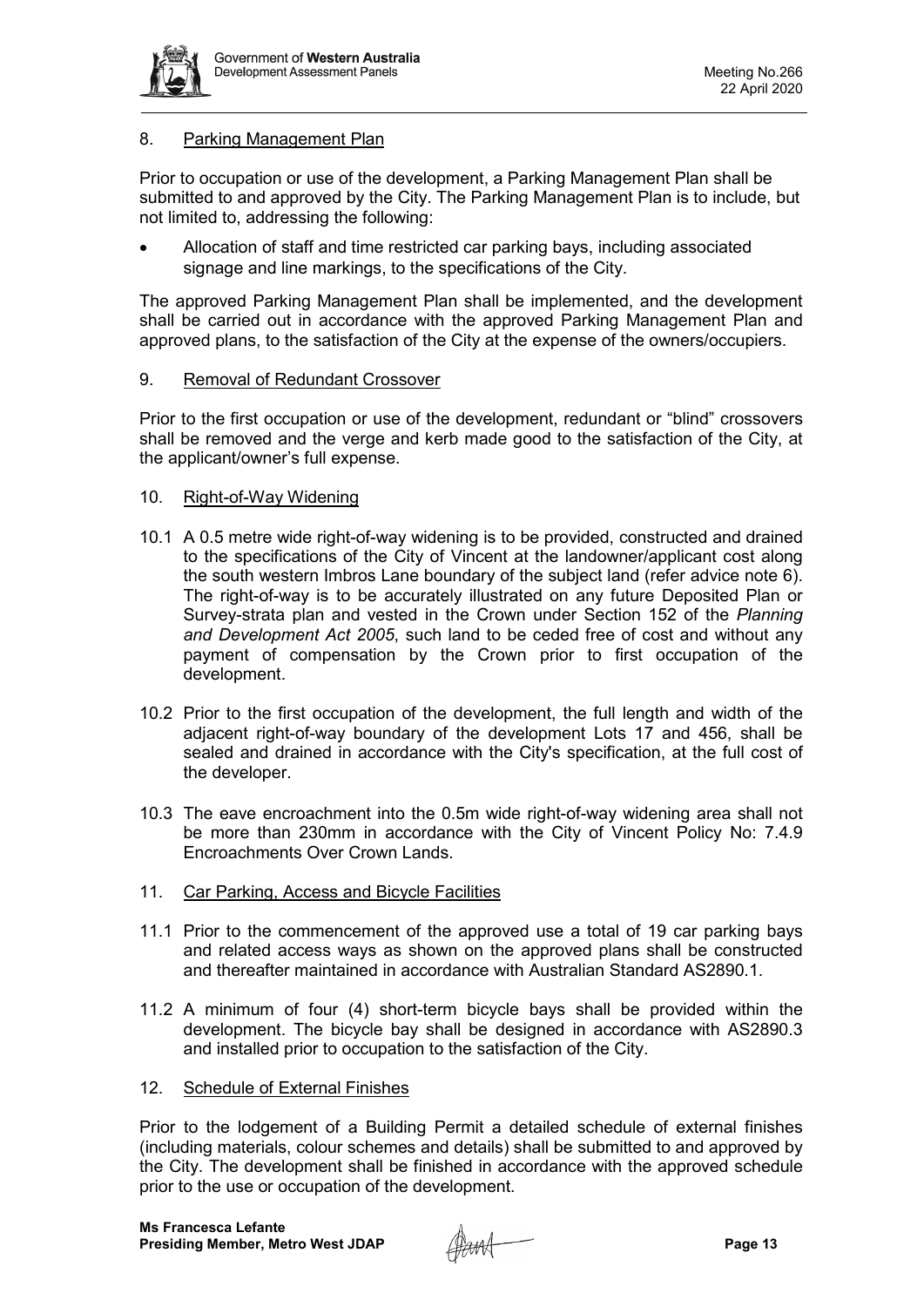

# 13. Acoustic Report

All recommended measures in the updated acoustic report prepared by Herring Storer Acoustics dated 14 February 2020 shall be undertaken in accordance with the report to the City's satisfaction, prior to the occupation or use of the development and maintained thereafter to the satisfaction of the City at the expense of the owners/occupiers.

# 14. Landscape and Reticulation Plan

A detailed landscape and reticulation plan for the adjoining road verge, to the satisfaction of the City, shall be lodged with and approved by the City prior to commencement of the development. The plan shall be drawn to a scale of 1:100 (or other reasonable scale as determined by the City) and show the following:

- The location and type of existing and proposed trees and plants;
- Areas to be irrigated or reticulated;
- The provision of four new Sapium sebiferum ('Chinese Tallow') trees within the verge of Scarborough Beach Road and the adjacent traffic island in the road reserve. Three of these trees are to be of at least 200 litres pot size each located in the verge adjoining the development site and one of these trees is to be of at least 100 litres pot size located within the adjacent traffic island; and
- The tree and plant species are to be in accordance with the City's recommended tree species list.
- 14.2 All works shown in the approved landscape plan shall be undertaken in accordance with the approved plans to the City's satisfaction, prior to occupancy or use of the development and maintained thereafter to the satisfaction of the City at the expense of the owners/occupiers.

# 15. Verge Trees

With exception of the two verge trees which conflict with the vehicle access on Scarborough Beach Road, verge trees shall not be removed without prior written approval of the City. The verge trees shall be retained and protected from damage including unauthorised pruning to the satisfaction of the City.

# 16. External Fixtures

All external fixtures and building plant, including air conditioning units, piping, ducting and water tanks, shall be located so as to minimise any visual and noise impact on surrounding landowners, and screened from view from the street, and surrounding properties to the satisfaction of the City.

## 17. Stormwater

Stormwater from all roofed and paved areas shall be collected and contained on site. Stormwater must not affect or be allowed to flow onto or into any other property or road reserve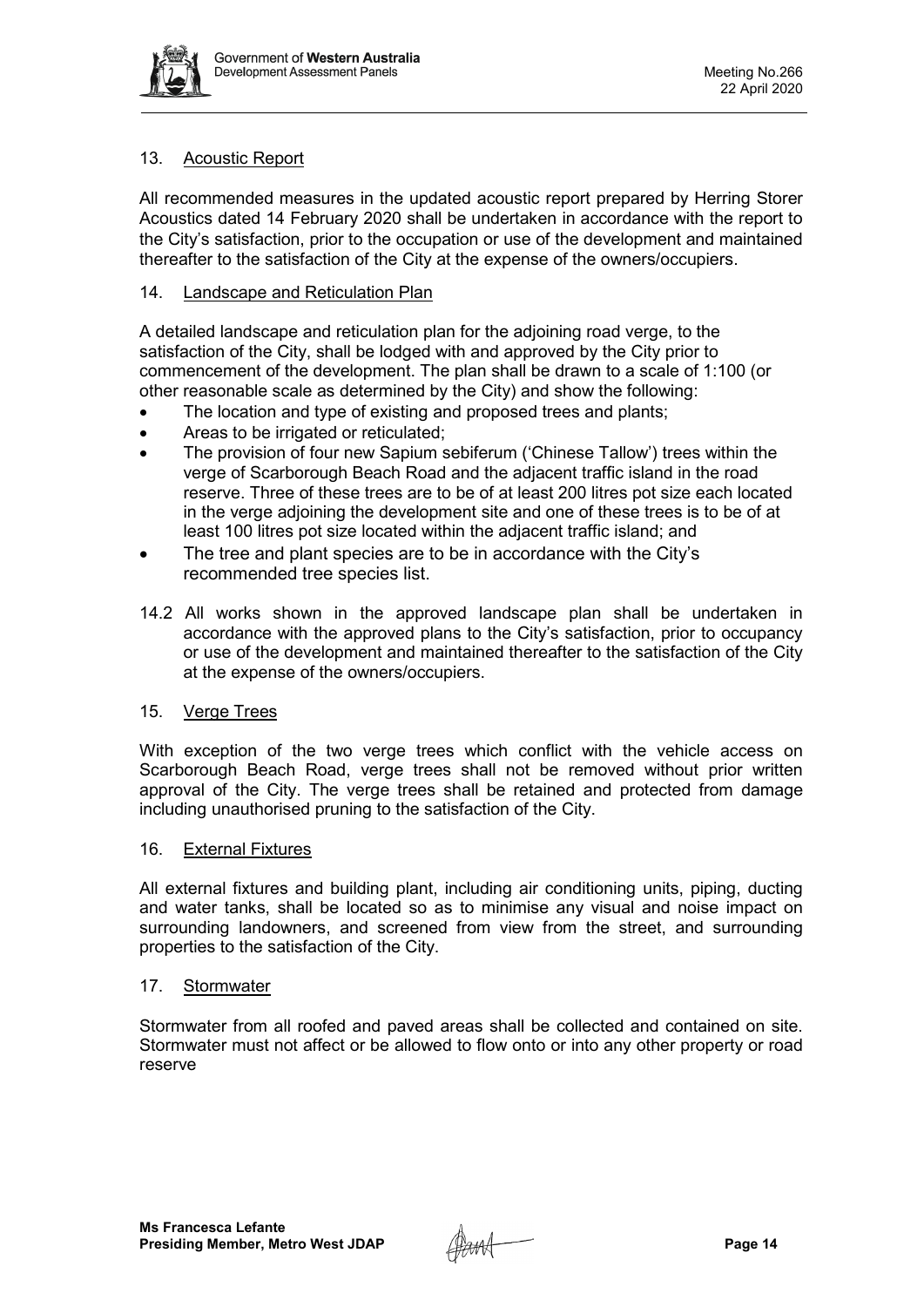

# 18. Construction Management Plan

A Construction Management Plan that details how the construction of the development will be managed to minimise the impact on the surrounding area shall be lodged with and approved by the City prior to the commencement of the development (including demolition and/or forward works). The Construction Management Plan is required to address the following concerns that relate to any works to take place on the site:

- Public safety, amenity and site security;
- Contact details of essential site personnel;
- Construction operating hours;
- Noise control and vibration management;
- Dilapidation Reports of nearby properties;
- Air, sand and dust management;
- Stormwater and sediment control;
- Soil excavation method;
- Waste management and materials re-use;
- Traffic and access management;
- Parking arrangements for contractors and subcontractors; and
- Consultation plan with nearby properties.

## 19. Waste Management Plan

A revised Waste Management Plan shall be provided prior to occupation of the development specifying waste receptacle collection hours. The revised Waste Management Plan shall be implemented to the City's satisfaction, prior to occupation or use of the development.

## 20. Signage

All signage is to be in strict accordance with the City of Vincent Policy No. 7.5.2 Signs and Advertising, unless further development approval is obtained.

# 21. General

This decision constitutes development approval only and is valid for a period of four years from the date of approval. If the subject development is not substantially commenced within the four year period, the approval shall lapse and be of no further effect.

# **Advice Notes**

- 1. All new crossovers to lots are subject to a separate application to be approved by the City. All new crossovers shall be constructed in accordance with the City's standard crossover specifications.
- 2. The movement of all path users, with or without disabilities, within the road reserve, shall not be impeded in any way during the course of the building works. This area shall be maintained in a safe and trafficable condition and a continuous path of travel (minimum width 1.5 metres) shall be maintained for all users at all times during construction works. Permits are required for placement of any materials within the road reserve.

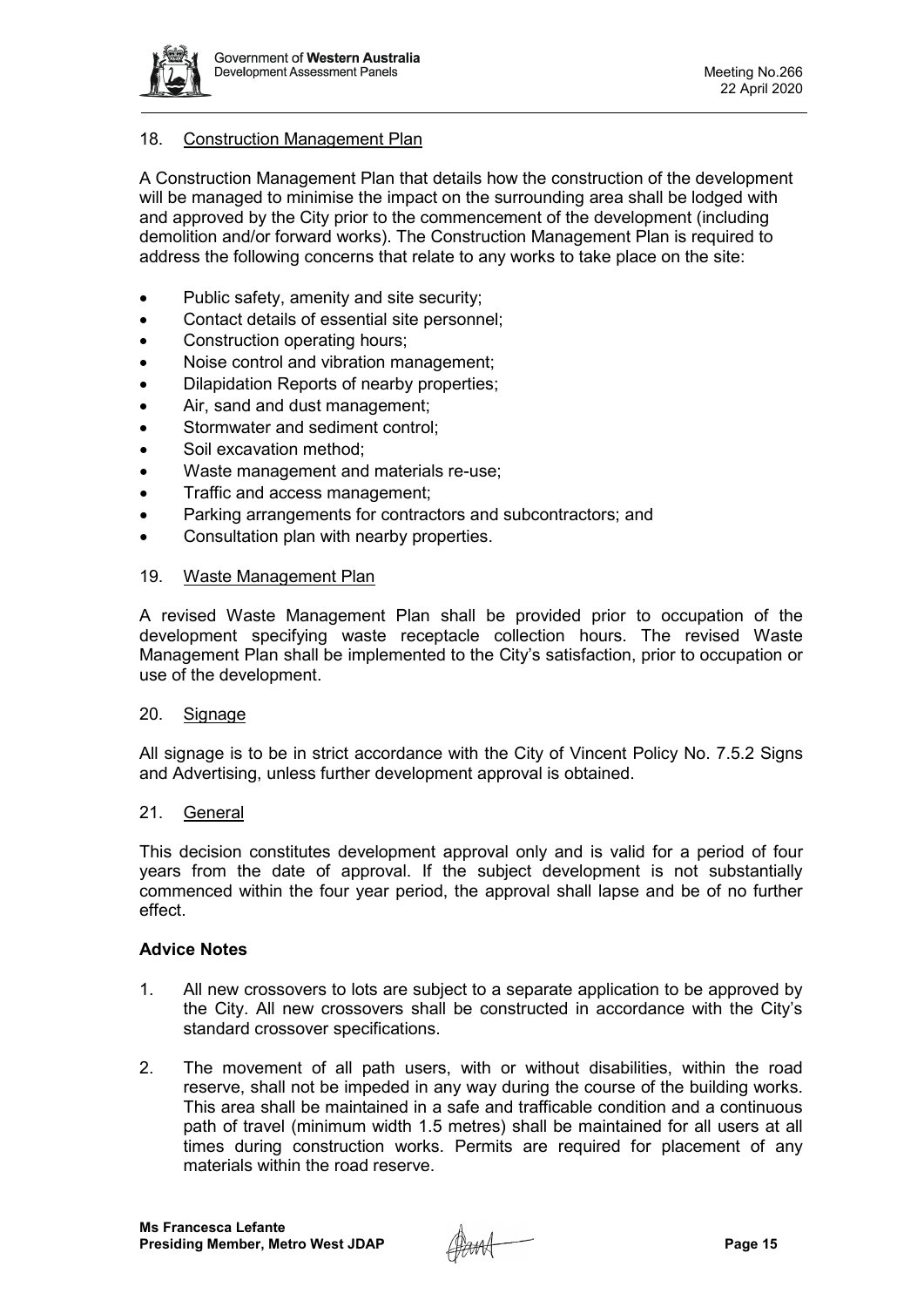

- 3. An Infrastructure Protection Bond together with a non-refundable inspection fee of \$100 shall be lodged with the City by the applicant, prior to the commencement of works, and will be held until all building/development works have been completed and any disturbance of, or damage to the City's infrastructure, including verge trees, has been repaired/reinstated to the satisfaction of the City. An application for the refund of the bond shall be made in writing. The bond is non-transferable. The bond value will be confirmed upon submission of a Building Permit.
- 4. All pedestrian access and vehicle driveway/crossover levels shall match into existing verge, footpath and right of way levels to the satisfaction of the City.
- 5. With respect to stormwater, no further consideration shall be given to the disposal of stormwater 'off-site' without the submission of a geotechnical report from a qualified consultant. Should the approval to dispose of stormwater 'off-site' be subsequently provided, detailed design drainage plans and associated calculations for the proposed stormwater disposal shall be lodged together with the building permit application working drawings.
- 6. In reference to Condition 5, visually permeable is defined as "*in reference to a*  wall, gate, door or fence that the vertical surface has continuous vertical or *horizontal gaps of 50mm or greater width occupying not less than one third of the total surface area; continuous vertical or horizontal gaps less than 50mm in width, occupying at least one half of the total surface area in aggregate; or a surface offering equal or lesser obstruction to view; as viewed directly from the street*".
- 7. In reference to Condition 10, ceding of the Right-of-Way widening will be required at the time of amalgamation of Lots 17 and 456.
- 8. Should waste collection by the City be required instead of a private waste collection, the bin store area is required to be modified to the specifications and satisfaction of the City.
- 9. The applicant is required to submit a Food Business Notification/Registration form together with a food safety program for verification to Health Services in accordance with the *Food Act 2008,* Food Safety Standard 3.2.1 – *Food safety programs* and Food Safety Standard 3.3.1 – *Food service for vulnerable populations*. Detailed floor plans will be required to be submitted for assessment and approval at the Building Permit stage. For a copy of the registration application please visit [https://www.vincent.wa.gov.au/business/starting-a-new](https://www.vincent.wa.gov.au/business/starting-a-new-business/food-business.aspx)[business/food-business.aspx](https://www.vincent.wa.gov.au/business/starting-a-new-business/food-business.aspx) or for more information please speak to an Environmental Health Officer on 9273 6000.
- 10. The kitchen shall be designed in compliance with the FSANZ Food Safety Standards Chapter 3 and AS 4674-2004 '*Design, construction and fit-out of food premises'*, including the provision of a bin store.
- 11. All mechanical devices/installations (i.e. roller doors, air conditioners, exhaust outlets, pool pumps, compressors etc), to be located in a position that will not result in the emission of unreasonable noise, in accordance with the *Environmental Protection Act 1986* and *Environmental Protection (Noise) Regulations 1997*.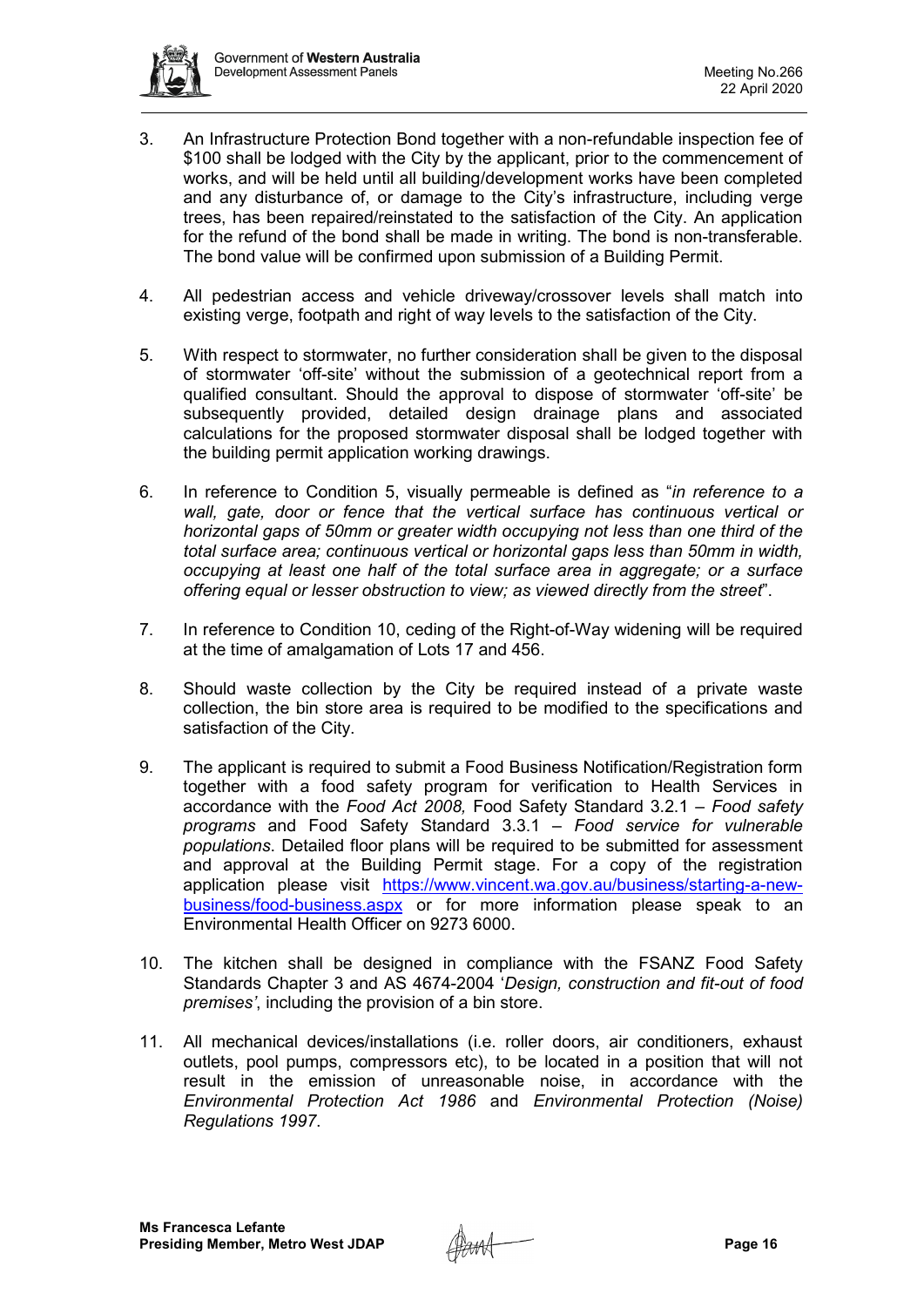

- 12. If the applicant or owner is aggrieved by this determination there is a right of review by the State Administrative Tribunal in accordance with the Planning and Development Act 2005, Part 14. An application must be made within 28 days of the determination.
- 13. In relation to Condition 21, a further two years has been added to the date by which the development shall be substantially commenced, pursuant to Clause 4.2 of the Notice of Exemption from Planning Requirements During State of Emergency signed by the Minister for Planning on 8 April 2020.

## **The Report Recommendation (as amended) was put and CARRIED UNANIMOUSLY.**

**REASON:** In accordance with details contained in the Responsible Authority Report and Amending Motions.

*Cr James Nelson and Cr Rod Bradley left the panel at 9.38am. Cr Dan Loden and Cr Josh Topelberg joined the panel at 9.38am.*

# **9. Form 2 – Responsible Authority Reports – Amending or cancelling DAP development approval**

| 9.1 | <b>Property Location:</b>       | Lot 800 (No. 12) Salvado Road, Subiaco      |
|-----|---------------------------------|---------------------------------------------|
|     | <b>Development Description:</b> | Extension to Term of Development Approval - |
|     |                                 | Proposed Expansion of Existing Hospital Car |
|     |                                 | Park (Amendment to DAP/17/01242)            |
|     | <b>Proposed Amendments:</b>     | Two Year Extension to Term of Development   |
|     |                                 | Approval                                    |
|     | Applicant:                      | <b>Planning Solutions</b>                   |
|     | Owner:                          | St John of God Health Care Inc.             |
|     | Responsible Authority:          | Town of Cambridge                           |
|     | DAP File No:                    | DAP/17/01242                                |
|     |                                 |                                             |

# **REPORT RECOMMENDATION**

# **Moved by:** Cr James Nelson **Seconded by:** Cr Rod Bradley

- 1. **Accept** that the DAP Application reference DAP/17/01242 as detailed on the DAP Form 2 dated 22 January 2020 is appropriate for consideration in accordance with regulation 17 of the *Planning and Development (Development Assessment Panels) Regulations 2011*;
- 2. **Refuse** the DAP Application reference DAP/17/01242 as detailed on the DAP Form 2 dated 22 January 2020 and accompanying plans SDA00.02, SDA02.10, SDA02.11, SDA02.21, SDA02.23, SDA02.25, SDA02.27, SDA02.29, SDA02.31, SDA02.33, SDA03.02 and SDA04.00 in accordance with Clause 68 of Schedule 2 (Deemed Provisions) of the *Planning and Development (Local Planning Schemes) Regulations 2015* and the provisions of the Town of Cambridge *Local Planning Scheme No. 1* for the proposed minor amendment to the approved hospital car park extension at Lot 800 (No.12) Salvado Road, Subiaco for the following reasons: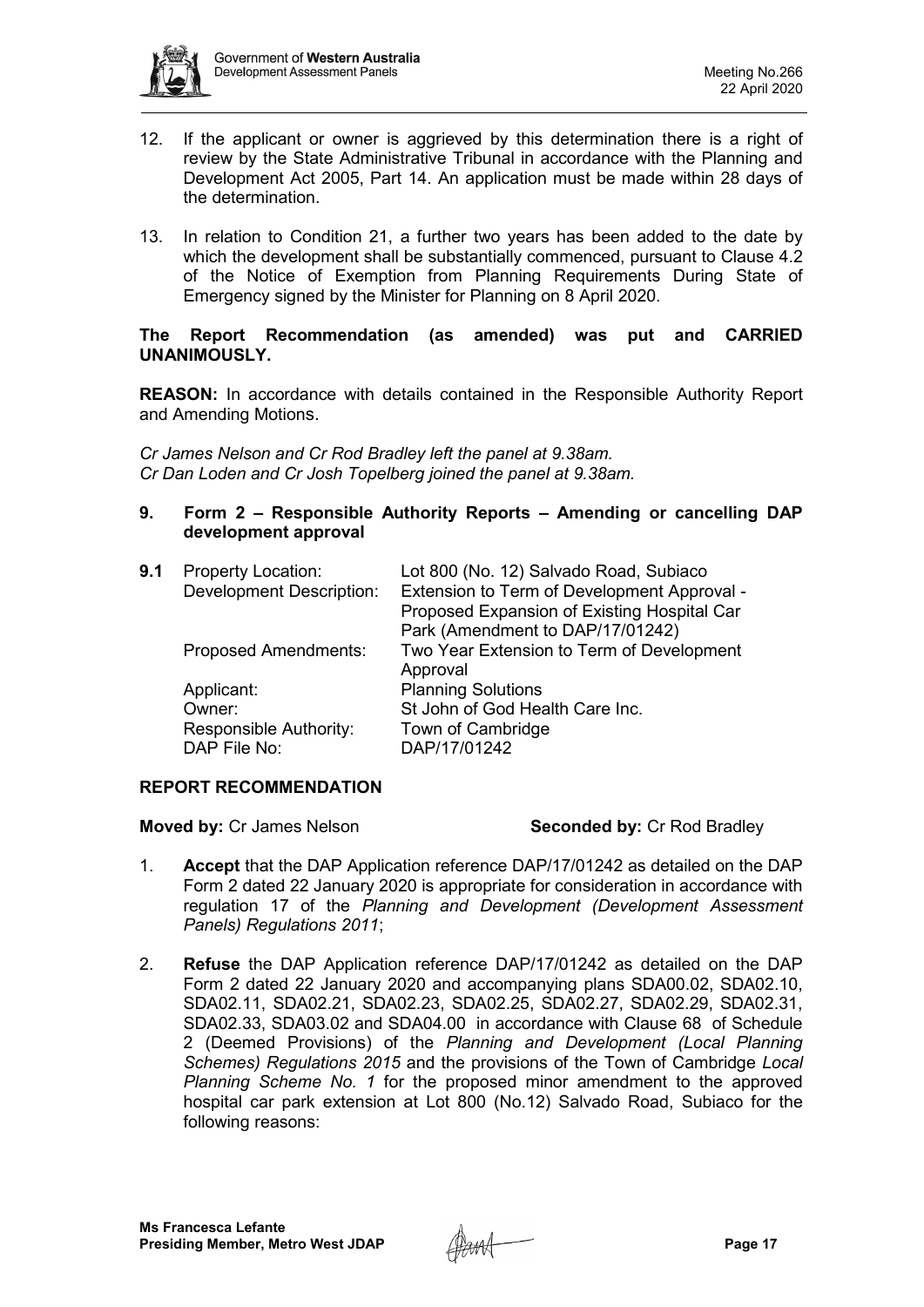

# **Reasons:**

- 1. The proposal does not satisfy Town of Cambridge Local Planning Policy 1.4 (LPP 1.4), nor the relevant considerations set out in the *Planning and Development (Development Assessment Panels) Regulations 2011*, r.17 Practice Note 4 for the following reasons : due to the following:
	- a. The planning framework has changed since the development application was approved. The Town of Cambridge Local Planning Strategy (LPS) has been advertised for public comment, the City of Subiaco Local Planning Scheme No.5 (LPS No.5) has been gazetted and the requirement for a Local Development Plan (LDP) for the site has now been in place for over two years.

In addition, the carpark in this form and location is not part of the current draft master plan for the site and as such until such time as the master planning and LDP are completed for the site, it cannot be demonstrated how the carpark development fits with the overall redevelopment of the site and does not adversely impact on the surrounding road network and compatibility with new development on surrounding sites as outlined in the draft Town of Cambridge LPS and the City of Subiaco LPS No.5.

- b. Pursuant to r.17(2)(a) of the *Planning and Development (Development Assessment Panels) Regulations 2011*, an application for an extension of time for the carpark can be made at any time after the expiry of an application. For this reason, an application for the extension of time for the carpark is premature given the status of the planning framework, including the current master planning for the site.
- c. The changes to the planning framework, together with the uncertainty with the current draft of the master plan, and without an approved LDP, it would likely result in the application not being approved if it was to be considered now.
- d. The applicant has not actively and relatively conscientiously pursued implementation of the car park as it was approved i.e in the form and location approved. In over two years since the approval of the carpark, only master planning for the site has been pursued and this master planning has resulted in an expected change to the location and form of the car park.

# **The Report Recommendation was put and LOST (3/2).**

- For: Cr James Nelson Cr Rod Bradley
- Against: Ms Francesca Lefante Mr Jarrod Ross Mr Jason Hick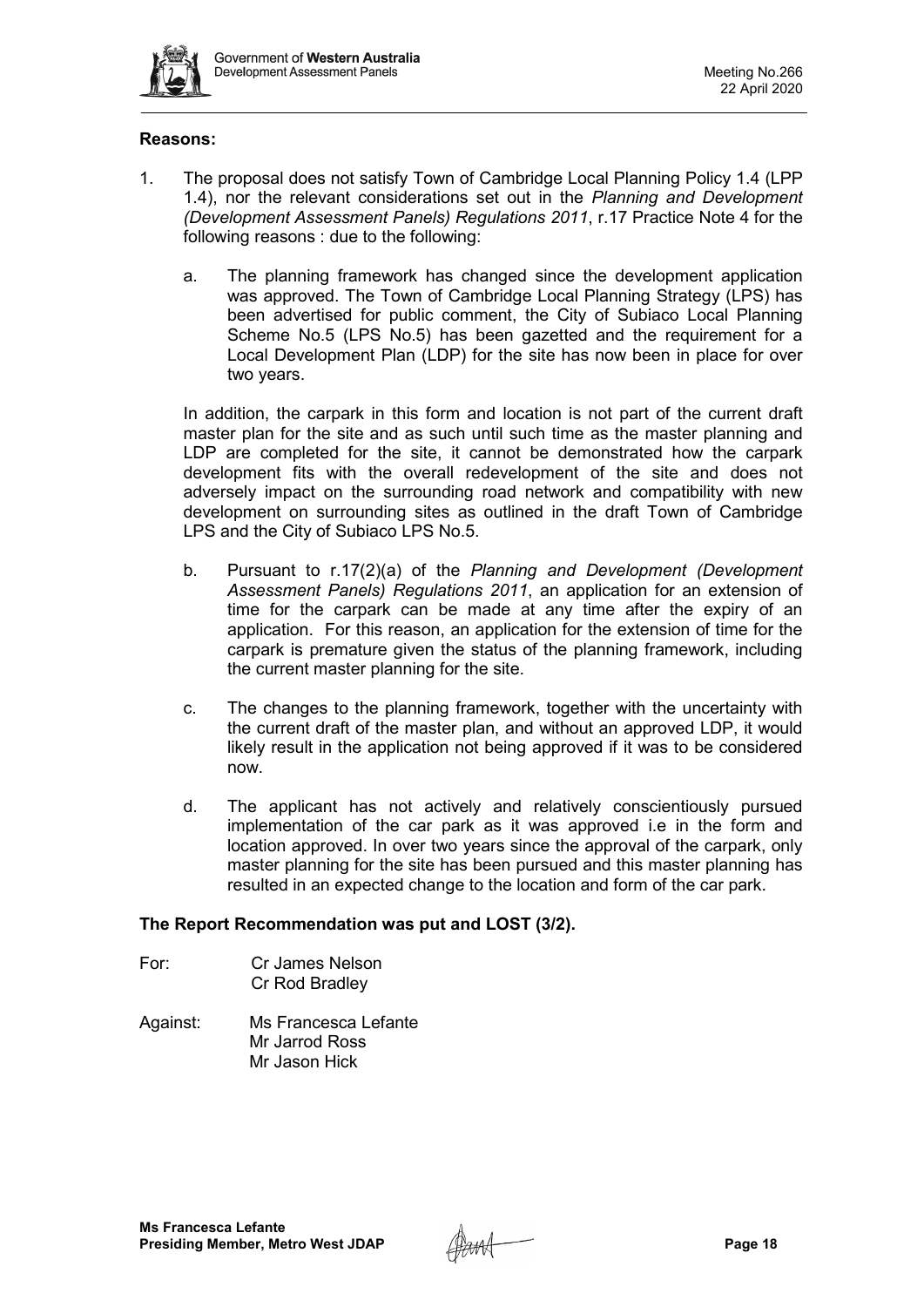

# **ALTERNATE MOTION**

**Moved by:** Mr Jarrod Ross **Seconded by:** Ms Jason Hick

That the Metro West JDAP resolves to:

- 1. **Accept** that the DAP Application reference DAP/17/01242 as detailed on the DAP Form 2 dated 22 January 2020 is appropriate for consideration in accordance with regulation 17 of the *Planning and Development (Development Assessment Panels) Regulations 2011*;
- 2. **Approve** the DAP Application reference DAP/17/01242 as detailed on the DAP Form 2 dated 22 January 2020 and development plans SDA00.02, SDA02.10, SDA02.11, SDA02.21, SDA02.23, SDA02.25, SDA02.27, SDA02.29, SDA02.31, SDA02.33, SDA03.02 and SDA04.00 in accordance with Clause 68 of Schedule 2 (Deemed Provisions) of the *Planning and Development (Local Planning Schemes) Regulations 2015* and the provisions of the Town of Cambridge *Local Planning Scheme No. 1* for the proposed minor amendment to the approved hospital car park extension at Lot 800 (No.12) Salvado Road, Subiaco, subject to the following:
	- a. The previous development approval (DAP/17/01242, dated 17 January 2018) and its conditions remain in effect (including the plans stamped as part of the previous approval).
	- b. b. The term of development approval is extended for a further **2 years** from the date of this approval notice.

# **The Alternate Motion was put and CARRIED (3/2).**

- For: Ms Francesca Lefante Mr Jarrod Ross Mr Jason Hick
- Against: Cr James Nelson Cr Rod Bradley

**REASON:** The panel considered the planning framework had not substantially changed since the original approval, and given the development proposal had not changed either the extension of time for substantial commencement was considered appropriate.